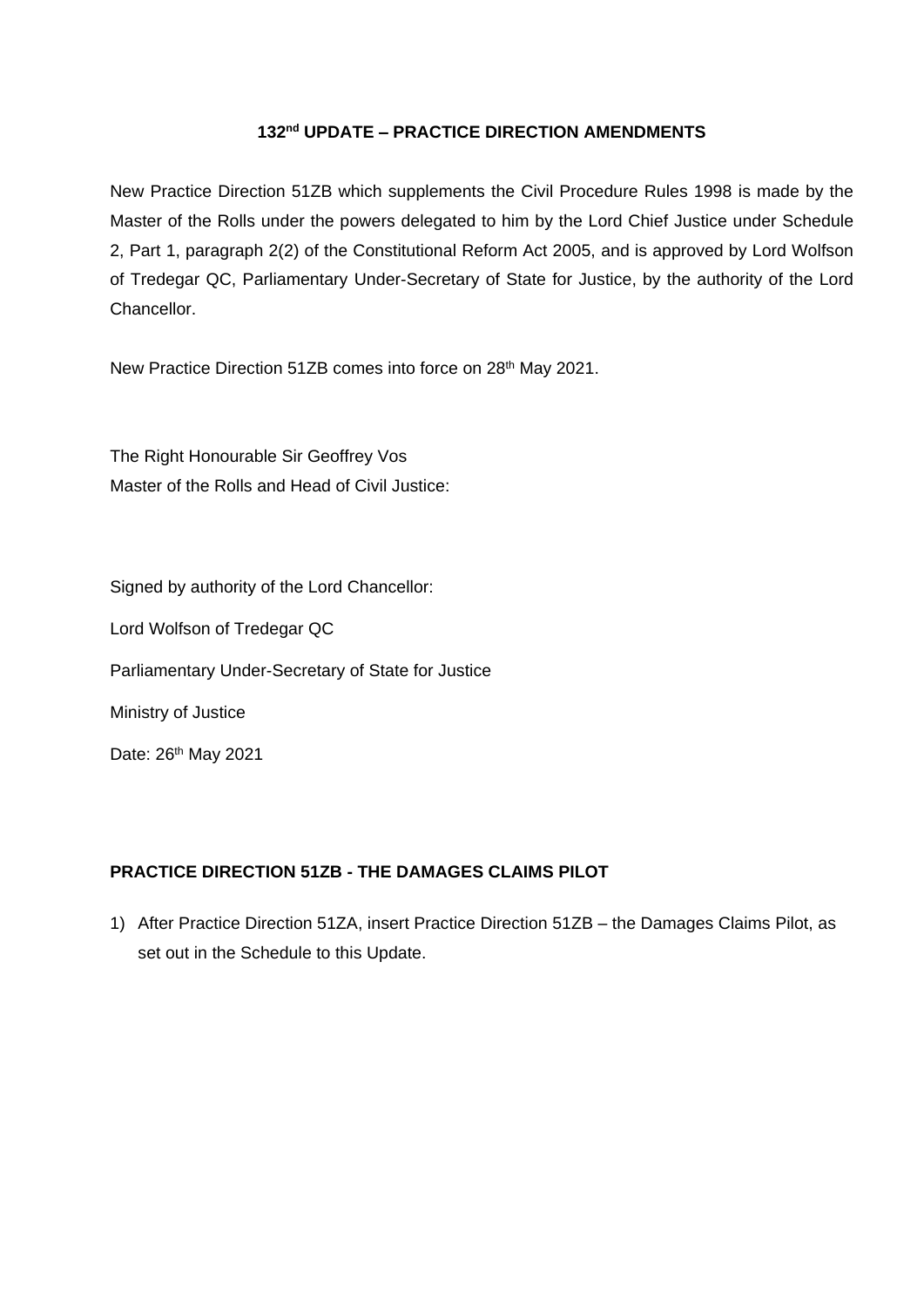# **SCHEDULE**

# "**PRACTICE DIRECTION 51ZB - THE DAMAGES CLAIMS PILOT**

#### **Contents of this Practice Direction**

| <b>Title</b>                                        | Paragraph number |
|-----------------------------------------------------|------------------|
| SECTION 1 – Scope of the Damages Claims Pilot       | Paragraph 1.1    |
| SECTION 2 - Starting a Claim                        | Paragraph 2.1    |
| SECTION 3 - Notifying Claim to Defendant            | Paragraph 3.1    |
| SECTION 4 - Notifying Details of Claim to Defendant | Paragraph 4.1    |
| SECTION 5 - Defendant's Acknowledgement of Claim    | Paragraph 5.1    |
| SECTION 6 - Defendant's Response to Claim           | Paragraph 6.1    |
| SECTION 7 - Initial Case Management                 | Paragraph 7.1    |
| SECTION 8 - Transfer of Claim Out of DCP            | Paragraph 8.1    |

SECTION 1 – SCOPE OF THE DAMAGES CLAIMS PILOT

1.1

In this Practice Direction—

"all proceedings order" means an all proceedings order under section 42(1A) of the Senior Courts Act 1981;

"CCMCC" means the County Court Money Claims Centre;

"civil proceedings order" means a civil proceedings order under section 42(1A) of the Senior Courts Act 1981;

"civil restraint order" means an order specified in CPR Practice Direction 3C paragraph 1(a), 1(b) or 1(c);

"the Damages Claims Portal" (and "the DCP") means the online portal for managing damages claims managed by HM Courts and Tribunals Service;

"MyHMCTS" means the online case management tool managed by HM Courts and Tribunals Service.

## 1.2

This Practice Direction establishes a pilot to test an online claims process, called "Damages Claims". Damages Claims are managed using the Damages Claims Portal ("DCP").

1.3

The pilot will run from 28 May 2021 until 30 April 2024.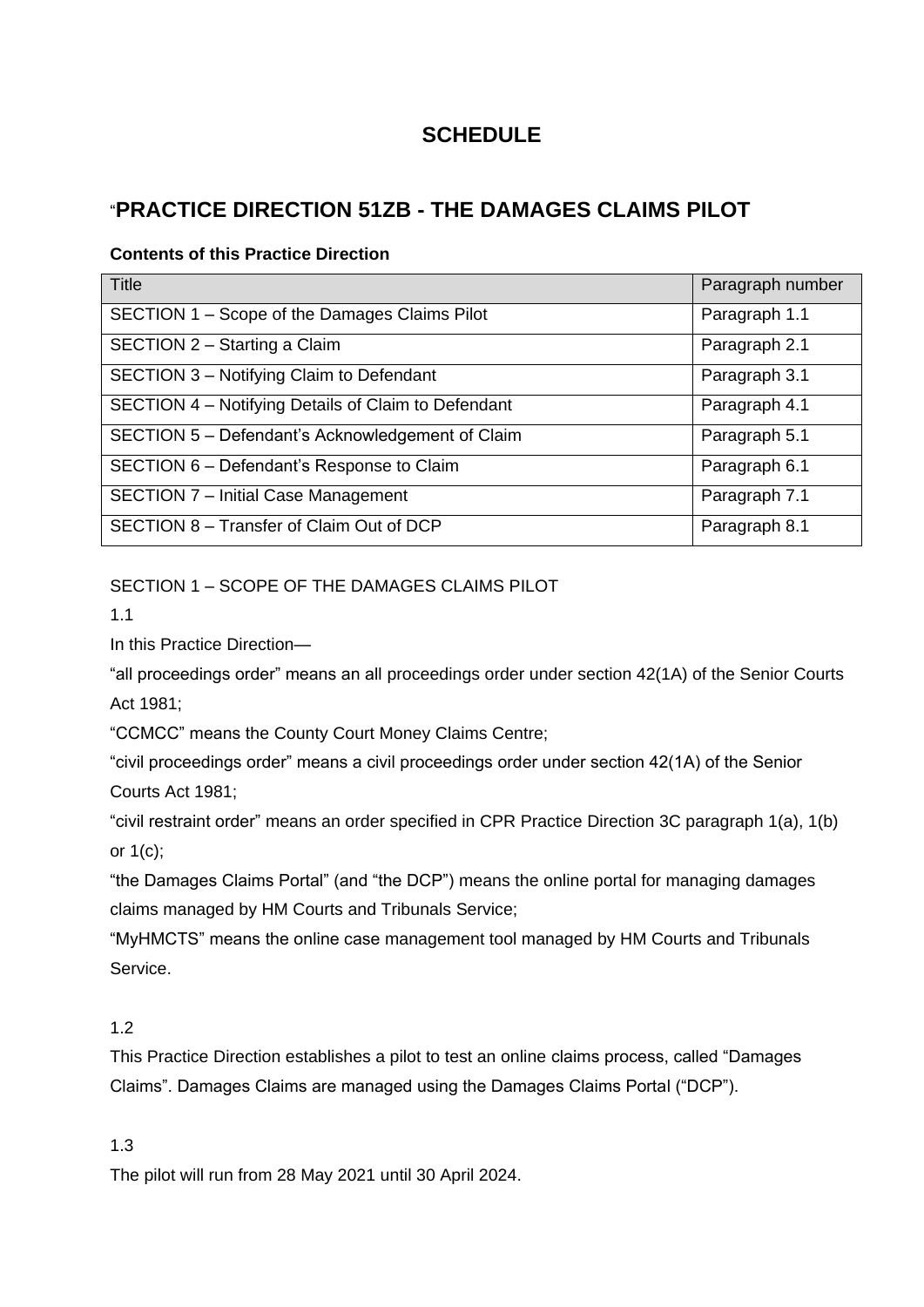This Practice Direction sets out the procedure to be followed when using the DCP. The Civil Procedure Rules ("CPR") will apply to Damages Claims save that where provisions in this Practice Direction conflict with other provisions in the CPR or other practice directions ("PD"), this Practice Direction takes precedence until the claim is transferred out of the DCP. Once the claim is transferred out of the DCP, this Practice Direction will no longer apply. The transfer of a claim out of the DCP does not affect the validity of any step taken prior to transfer.

#### 1.5

- (1) The following are available from links on the DCP—
	- (a) guidance on the operation of the DCP;
	- (b) a "dummy version" of the DCP with copies of the DCP screens that need to be completed to start a claim or to respond to a claim; and
	- (c) specification documentation for the DCP.
- (2) The documents identified in sub-paragraph (1) are not part of this Practice Direction.

#### 1.6

A claim is only suitable for the pilot if all the following conditions are met—

- (a) the claim is a claim for damages only;
- (b) the claim would not ordinarily follow the Part 8 procedure;
- (c) the claim is not made under one of the provisions of the Consumer Credit Act 1974 specified in CPR PD 7B paragraph 3.1;
- (d) the claimant is represented by a legal representative who—
	- (i) has registered with MyHMCTS; and
	- (ii) has been provided with access to the DCP;
- (e) the claimant is aged 18 years or over, or is under 18 and has a litigation friend (in which case a statement of suitability must be provided);
- (f) the claimant is not a protected party within the meaning of CPR  $21.1(2)(d)$ ;
- (g) the fee for issuing the claim is paid in full using the "Payment By Account" system;
- (h) the claim is conducted in English;
- (i) the claimant does not have in force against them—
	- (i) a civil proceedings order;
	- (ii) an all proceedings order; or
	- (iii) a civil restraint order; and
- (j) the claimant believes that the defendant—
	- (i) has a postal address for service within England and Wales;
	- (ii) is aged 18 years or older; and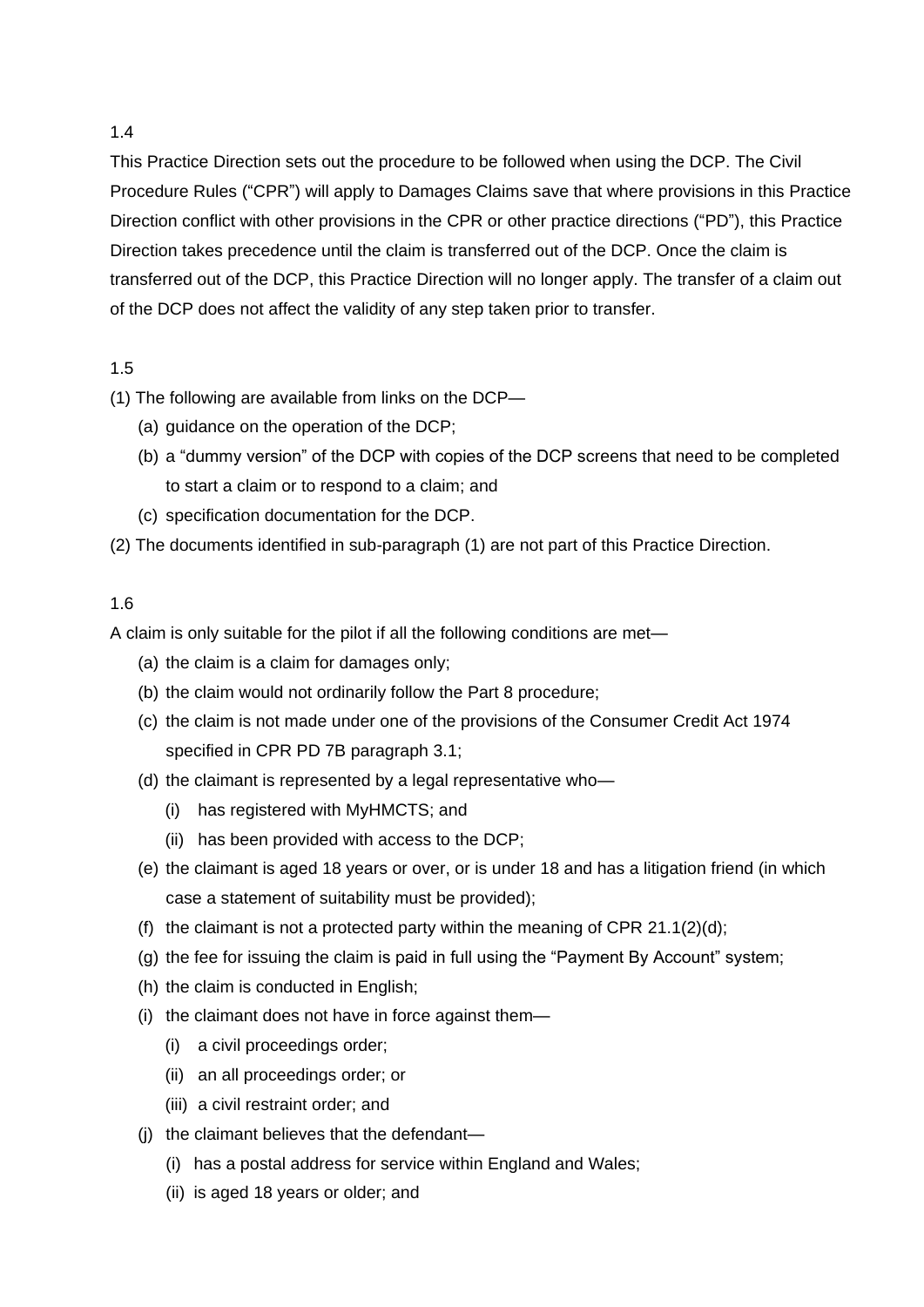(iii) is not a protected party.

1.7

The date specified in paragraph 3.2 applies whether or not it falls on a weekend or public holiday (which means Christmas Day, Good Friday or a Bank Holiday). In respect of every other time limit provided by this Practice Direction—

- (a) if it would otherwise fall at 4pm on a weekend or public holiday, the time limit is automatically extended to 4pm on the next business day; and
- (b) if it would otherwise fall at midnight at the end of a day which is a weekend or public holiday, the time limit is automatically extended to midnight at the end of the next business day.

1.8

Where—

- (a) a party is required to verify a document by signing a statement of truth; and
- (b) that document (or the contents of that document) is to be uploaded to the DCP, the requirement for a signature is satisfied by the person who is verifying the document typing their name beneath the statement of truth.

# SECTION 2 – STARTING A CLAIM

2.1

- (1) To request the issue of a claim form the claimant must—
	- (a) complete the claim form using the DCP's screens;
	- (b) pay, through the DCP, the appropriate fee that is prescribed in the Civil Proceedings Fees Order 2008; and
	- (c) submit the claim form using the DCP, by selecting the "submit" button.
- (2) By selecting the "submit" button the user thereby—
	- (a) verifies the brief details of claim by a statement of truth for the purposes of CPR Part 22 and CPR 32.14; and
	- (b) requests that the court issues a claim form.

(3) Any documents which the claimant wishes to file or is required to file with the claim form may be uploaded to the DCP, but must be in one of the machine-readable formats accepted by the DCP.

# 2.2

(1) The court must notify the claimant by e-mail when the claim is received by the court.

- (2) Notification of receipt does not constitute notice that the claim form has been issued.
- (3) The court must issue the claim form when payment of the appropriate fee is confirmed.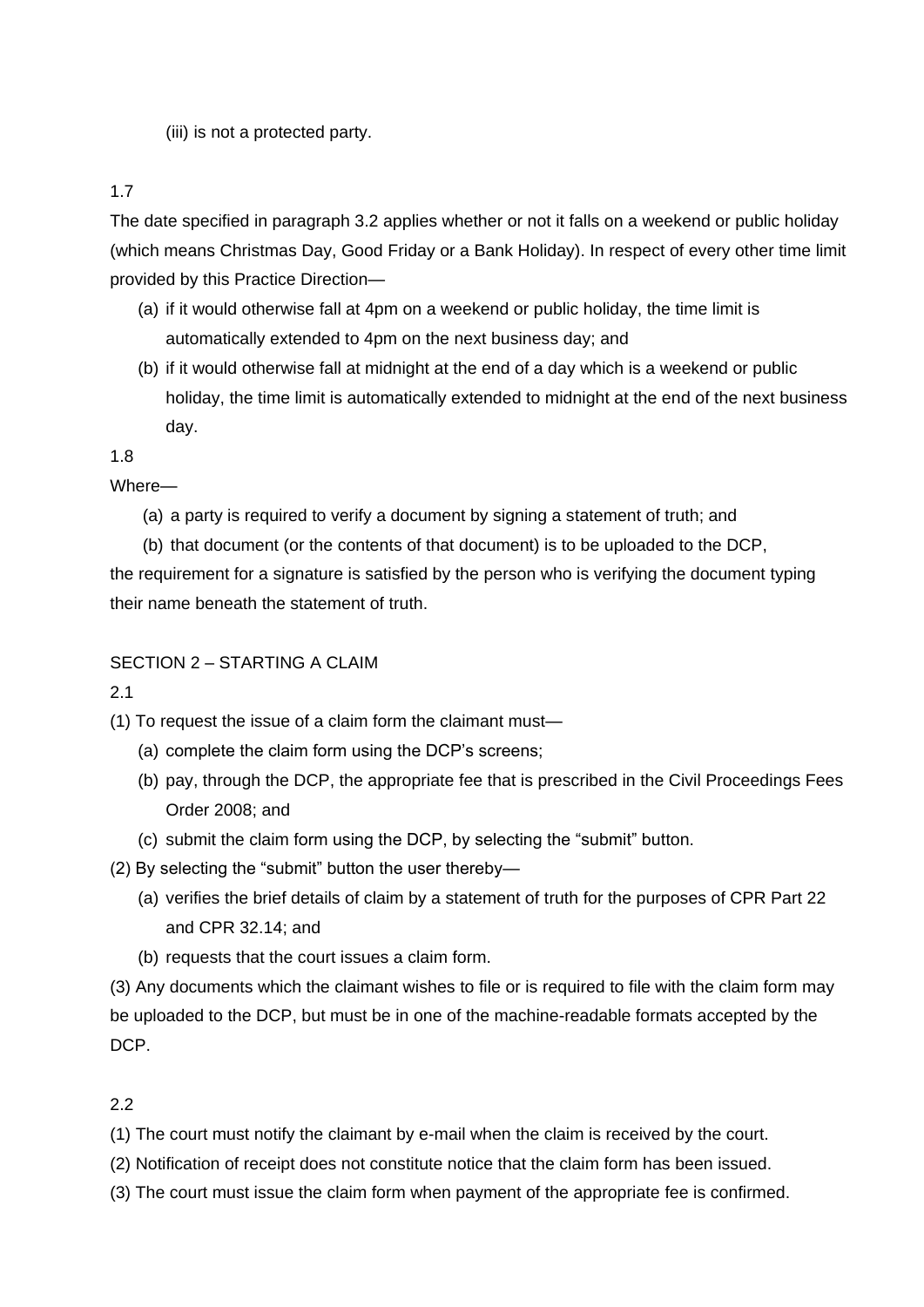(4) The claim is brought for the purpose of the Limitation Act 1980 and any other period of limitation at the point at which the claim is issued, and not before. CPR PD 7A paragraph 5.1 does not apply.

(5) The court must—

- (a) notify the claimant by e-mail when the claim is issued and of the date of issue; and
- (b) provide the issued claim form to the claimant via the DCP.

(6) If the defendant is not represented by a legal representative who is registered with MyHMCTS and who has confirmed authorisation to accept notifications on behalf of the defendant (including notification of the Claim Form) from the DCP, the claim will be automatically transferred out of the DCP, immediately after it is issued, to the CCMCC.

(7) If the claim is transferred out of the DCP pursuant to paragraph (6), then paragraph 8.4 and CPR 7.5(1) will apply.

#### SECTION 3 – NOTIFYING CLAIM TO DEFENDANT

3.1

(1) The claimant must notify the defendant of the claim through the DCP.

- (2) Notification of the claim constitutes service of the claim form in accordance with CPR 7.5(1).
- (3) When the defendant is notified of the claim—
	- (a) both parties must be notified of the date of notification; and
- (b) the defendant must be notified of the date of issue of the claim, through the DCP.

#### 3.2

The claimant must comply with paragraph 3.1(1) before 12 midnight at the end of the calendar day four months after the date of issue of the claim form.

Examples:

- 1. Claim form issued on 31 May 2021. Claim must be notified before midnight at end of 30 September 2021.
- 2. Claim form issued on 9 June 2021. Claim must be notified before midnight at end of (Saturday) 9 October 2021.
- 3. Claim form issued on 28 February 2022. Claim must be notified before midnight at end of 28 June 2022.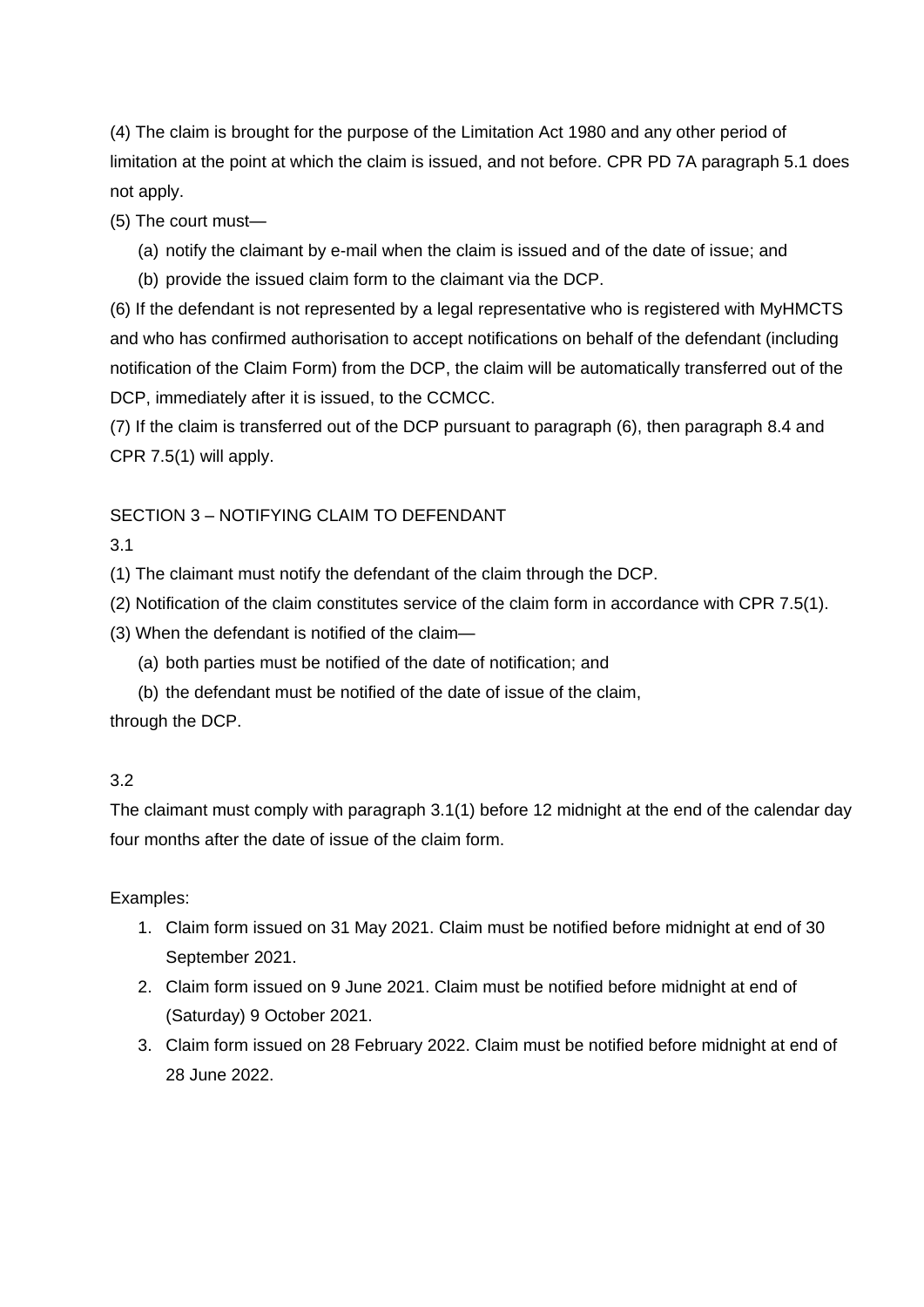If the claimant has not notified the defendant of the claim by the time specified in paragraph 3.2, then the claim against the defendant will be automatically dismissed without the need for any further order.

## 3.4

If the claim is dismissed pursuant to paragraph 3.3, any application for an order extending the time provided for by paragraph 3.2 must be made by an application for an order under CPR 7.6 filed at the CCMCC.

# SECTION 4 – NOTIFYING DETAILS OF CLAIM TO DEFENDANT

## 4.1

(1) The claimant must provide the details of the claim (the Particulars of Claim and any supporting documents) through the DCP, by completing the relevant screens.

(2) Any documents which the claimant wishes to file or is required to file in support of their claim may be uploaded to the DCP, but must be in one of the formats accepted by the DCP.

## 4.2

The details must include the information required by CPR 16.4.

# 4.3

The details of the claim or any documents provided may be amended or added to, using the DCP, at any time before they have been notified to the defendant.

#### 4.4

(1) The claimant must notify the defendant of the details of the claim before the earlier of—

- (a) the time specified in paragraph 3.2; and
- (b) 4pm on the 14th day after that defendant was notified of the claim.

(2) Both parties must be notified of the date of notification through the DCP.

#### 4.5

If the claimant has not notified the defendant of the details of the claim by the time specified in paragraph 4.4, the claim against the defendant will be automatically dismissed.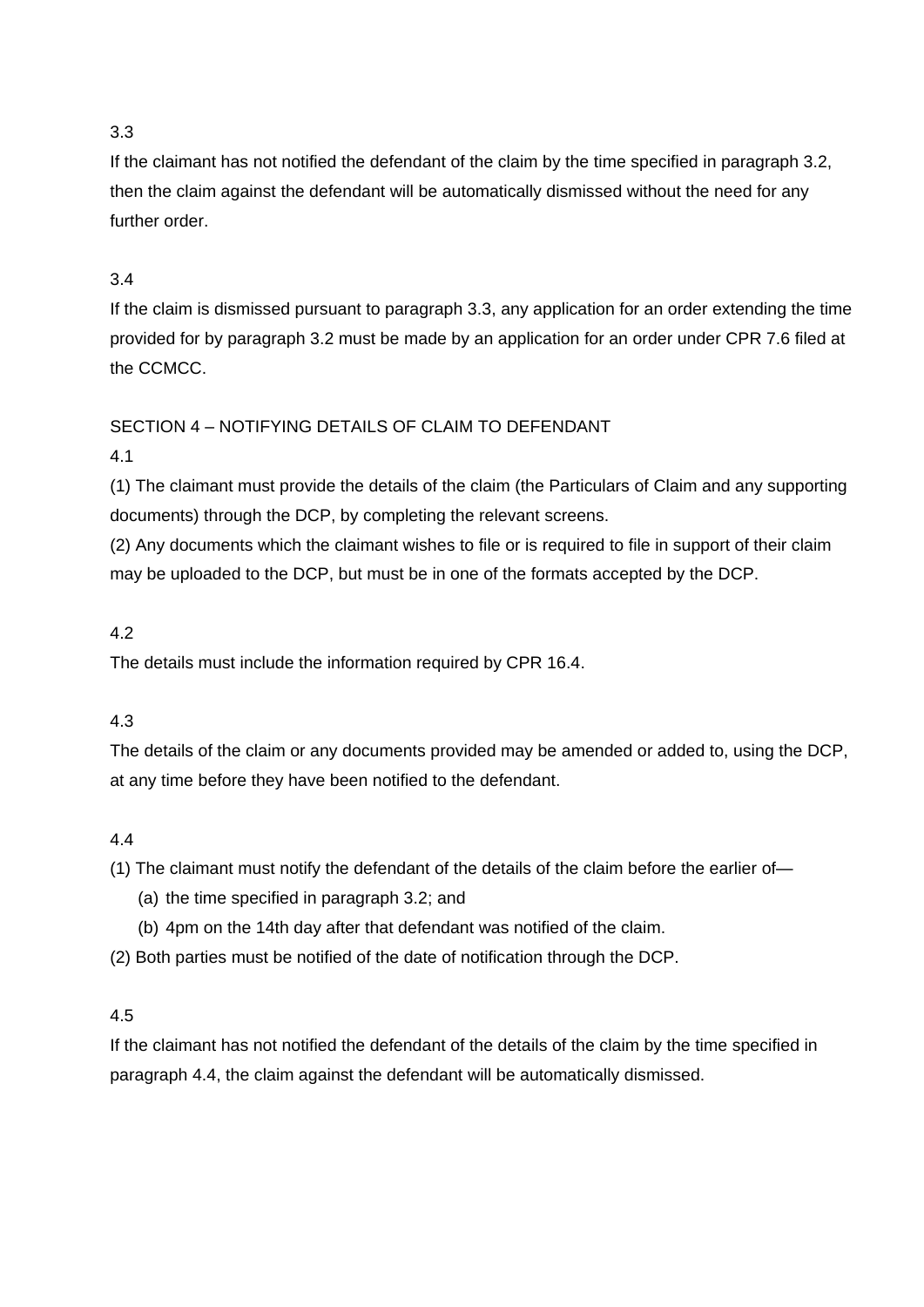Any application for an order extending the time provided for by paragraph 4.4, or to reinstate a claim that has been dismissed pursuant to paragraph 4.5 must be made by an application filed at the CCMCC.

## SECTION 5 – DEFENDANT'S ACKNOWLEDGEMENT OF CLAIM

5.1

(1) The defendant may acknowledge the claim after notification of the details of the claim.

(2) Acknowledgement must be given through the DCP.

(3) Subject paragraphs (1) and (2), the defendant must acknowledge the claim if they wish to challenge the court's jurisdiction.

(4) Where the defendant acknowledges the claim pursuant to paragraph (3) the defendant must,

within 14 days, make an application under CPR Part 11 which must be filed at the CCMCC.

(5) Where the defendant files an application under CPR Part 11 at the CCMCC the claim must be transferred out of the DCP to the CCMCC.

(6) If the claim is transferred out of the DCP under sub-paragraph (5), paragraph 8.4 will apply.

# 5.2

The time within which the defendant may acknowledge the claim expires at 4pm on the 14th day after notification of the details of the claim.

# SECTION 6 – DEFENDANT'S RESPONSE TO CLAIM

6.1

The defendant must respond to the claim by the time specified by the DCP.

# 6.2

The parties may agree an extension of time of up to 28 days. The defendant must record on the DCP any such agreed extension of time before the expiry of the time limit specified by the DCP. The time limit will then be amended on the DCP.

# 6.3

The time specified by the DCP for the purposes of paragraph 6.1 is—

(a) 4pm on the 14th day after the claimant notified the defendant of the details of the claim (if the defendant has not acknowledged the claim under section 5 and no alternative date has been set);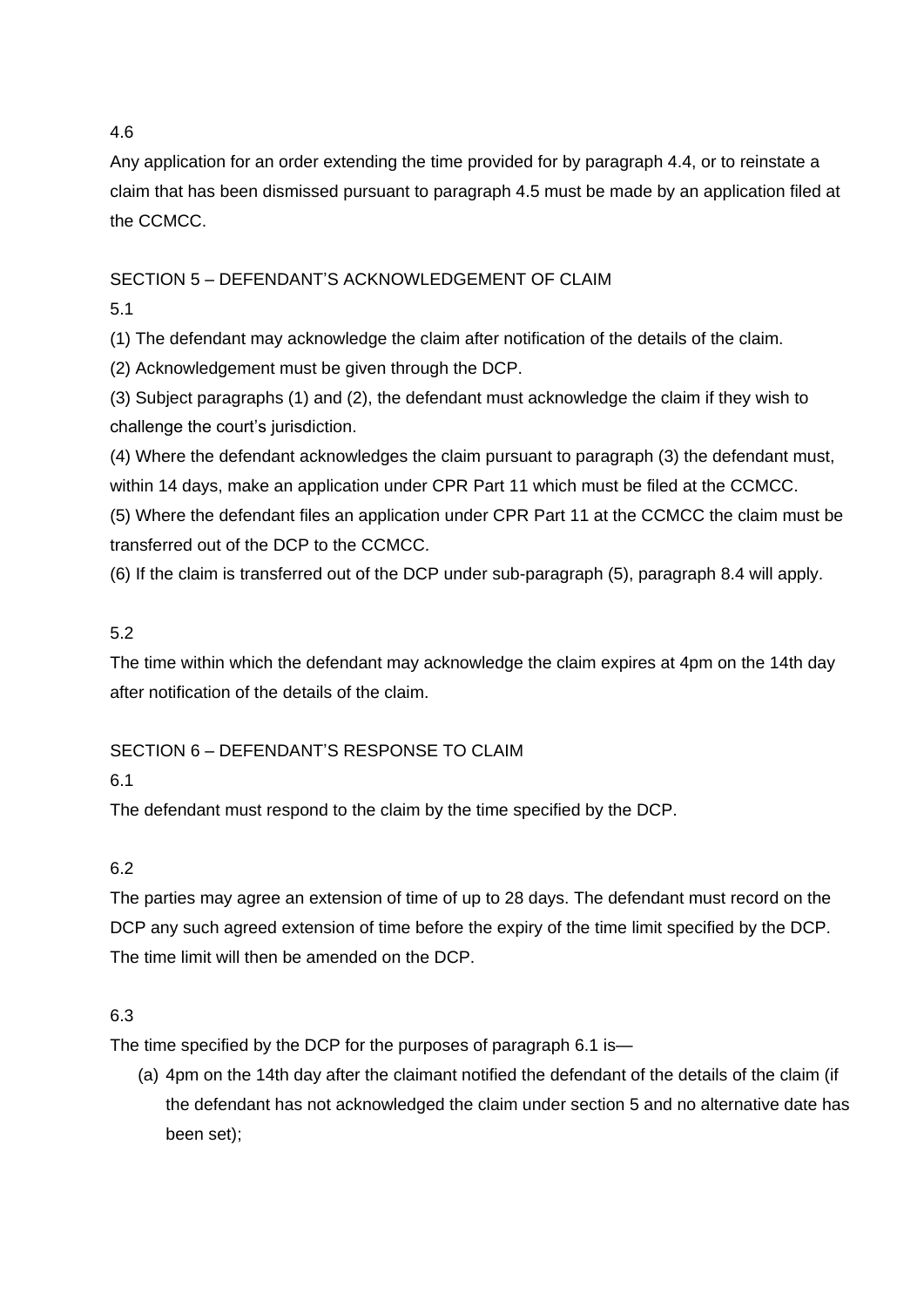- (b) 4pm on the 28th day after the claimant notified the defendant of the details of the claim (if the defendant has acknowledged the claim under section 5 and no alternative date has been set); or
- (c) such other date stated on the DCP following the agreement of the parties under paragraph 6.2.

- (1) The defendant must respond to the claim through the DCP.
- (2) If the defendant indicates that they—
	- (a) admit all or part of the claim; or
	- (b) wish to make a counterclaim,

the claim will be automatically transferred out of the DCP to the CCMCC and paragraph 8.4 will apply.

#### 6.5

(1) If the defendant indicates that they will defend all of the claim, they must submit—

- (a) the details of their defence; and
- (b) the directions questionnaire,

by completing the relevant screens, and selecting the "submit response" button, on the DCP.

(2) The defendant's response must include the information required by CPR 16.5.

(3) Any documents which the defendant wishes to file or is required to file with their defence may be uploaded to the DCP, but must be in one of the machine-readable formats accepted by the DCP.

(4)

- (a) the claimant must be notified when the defendant has submitted details of their defence; and
- (b) both parties must be notified of—
	- (i) the date of notification; and
	- (ii) the date by which the claimant must provide initial case management information.

#### 6.6

(1) If the defendant fails to respond to the claim by the time specified by the DCP, the claimant is entitled to apply for judgment on the claim.

- (2) An application for judgment may be made by—
	- (a) filing a request under CPR 12.4 at the CCMCC; or
	- (b) making an application under CPR 12.4 at the CCMCC.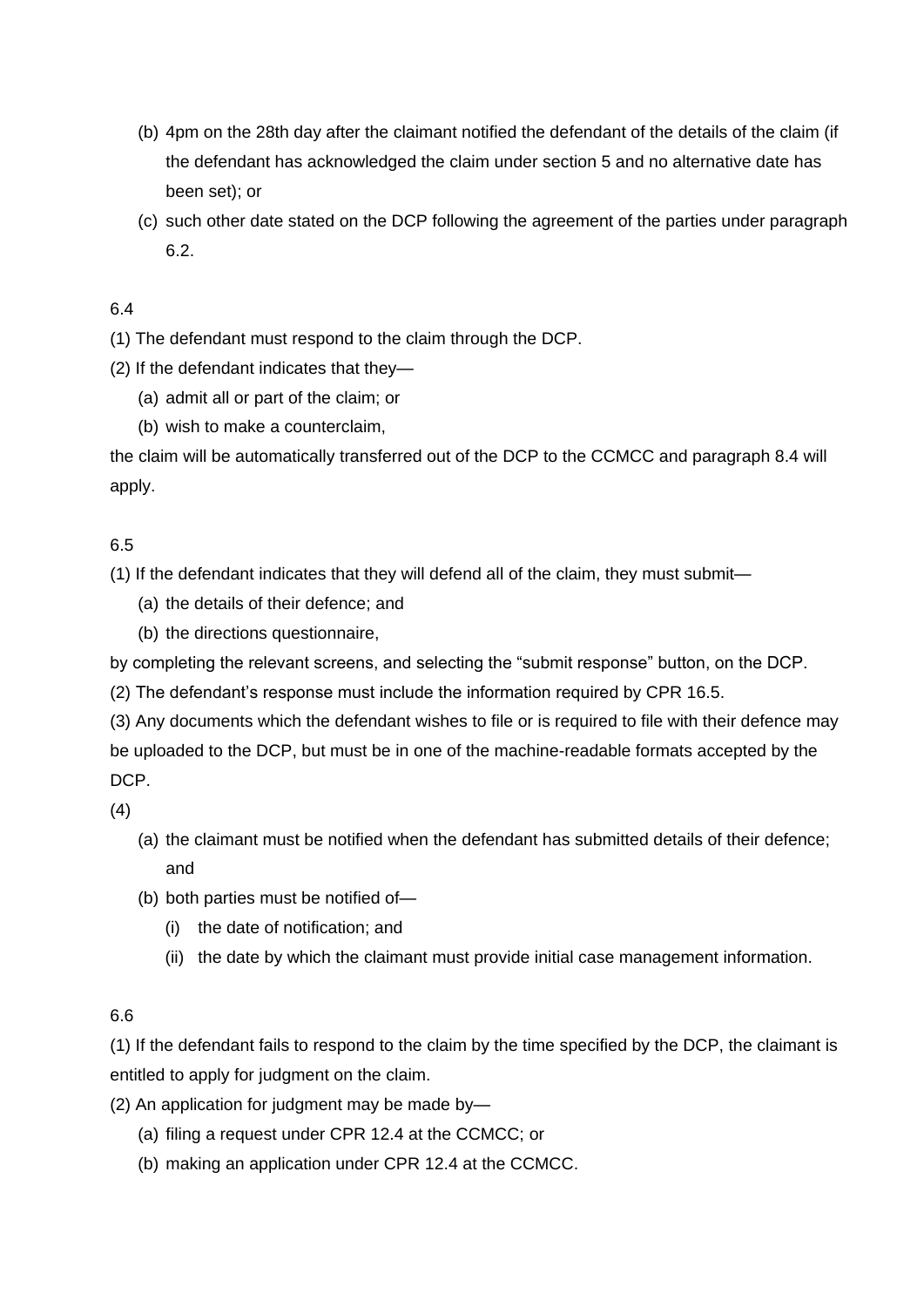(3) When an application for judgment is made, the claim must be transferred out of the DCP to the CCMCC and the application for judgment will be treated in accordance with CPR Part 12.

6.7

 $(1)$  If—

- (a) the defendant fails to respond to the claim by midnight on the date 6 months after the date of notification of the details of the claim;
- (b) the claimant has not made a request or applied for judgment under paragraph 6.6; and
- (c) the claimant has not made an application under paragraph 8.1,

the claim will be automatically dismissed.

(2) Any application to extend the time period in sub-paragraph (1), or to reinstate a claim that has been dismissed pursuant to sub-paragraph (1), must be filed at the CCMCC.

## SECTION 7 – INITIAL CASE MANAGEMENT

## 7.1

If the defendant responds to the claim with a defence, then the DCP will seek information from the claimant to facilitate initial case management.

# 7.2

The claimant must, through the DCP, complete the hearing information screens within the time period specified by the DCP.

# 7.3

The claim will be transferred to a County Court Hearing Centre pursuant to paragraph 8.1 after the claimant complies with paragraph 7.2.

# 7.4

If the claimant does not comply with paragraph 7.2 within the time specified by the DCP—

- (a) the claim will, at that point, be transferred to a County Court Hearing Centre pursuant to paragraph 8.1;
- (b) the claim will be treated in the same way as if the claimant had failed to comply with a notice served under CPR 26.3(1); and
- (c) an order will be made under CPR 26.3(8).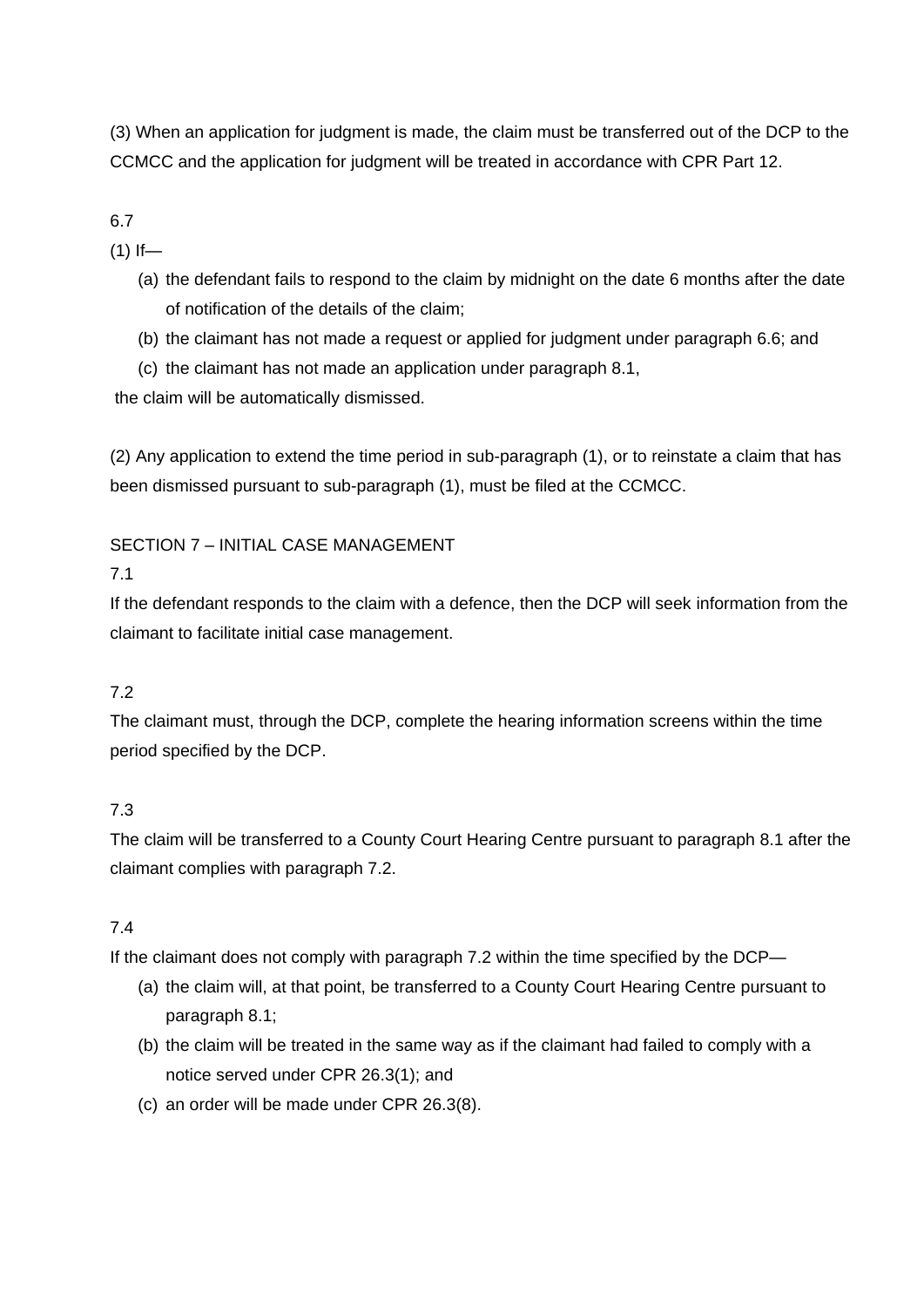In those claims to which the provisions of Section II of CPR Part 3 and Practice Direction 3E apply, CPR 3.13(1)(a) is disapplied and all parties except litigants in person must file and exchange budgets in accordance with CPR 3.13(1)(b), namely not later than 21 days before the first case management conference.

## SECTION 8 – TRANSFER OF CLAIM OUT OF DCP

# 8.1

A claim may, at any time, be transferred to a County Court Hearing Centre for it to continue as if it had been brought under CPR Part 7.

# 8.2

An application for an order under paragraph 8.1 may be made by an application under CPR Part 23 and must be filed at the CCMCC.

## 8.3

An application under paragraph 8.2 may include any application under CPR Part 23 (including an application requesting a consent judgment or order under CPR 40.6) that may have been made if the claim had been commenced under CPR Part 7.

#### 8.4

A claim which is transferred out of the DCP continues as if it had been started under CPR Part 7.

# 8.5

A claim which has been dismissed at the point it is transferred out of the DCP remains dismissed, subject to any order of the court.

#### 8.6

(1) To discontinue a claim or part of a claim, the claimant complies with CPR 38.3(1)(a) by filing a notice of discontinuance at the CCMCC.

(2) When the claimant files a notice of discontinuance, the claim must be transferred out of the DCP to the CCMCC.

# 8.7

(1) To give notice of a change of solicitor, a party complies with CPR 42.2(a) by filing the notice of the change required by that rule at the CCMCC.